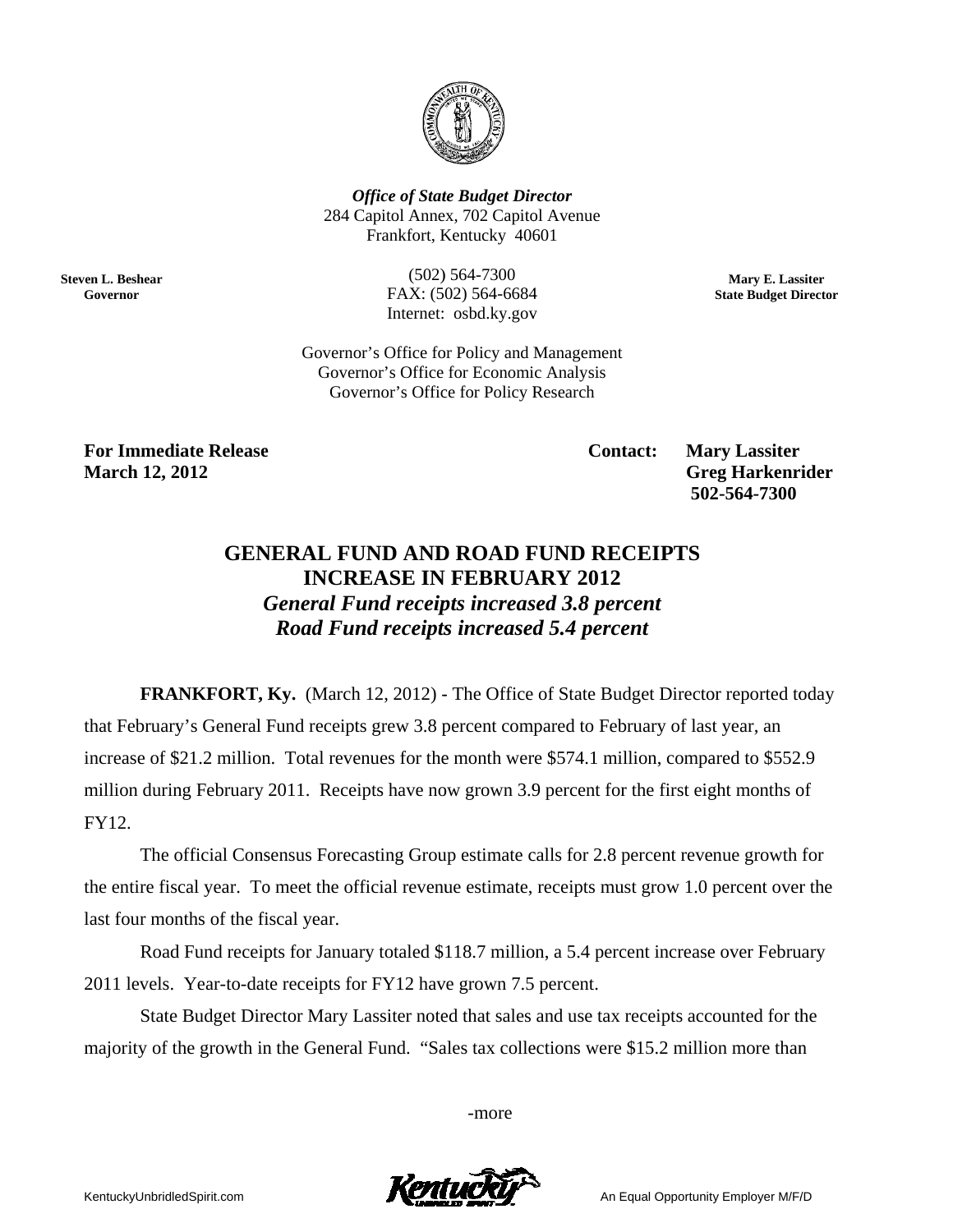what we received last February which was important since most of the other major accounts were either flat or declined. A portion of the sales tax growth was undoubtedly due to very strong levels of gift card sales during the Christmas season, and sales tax is collected when the cards are redeemed on taxable items. February is historically the smallest revenue collection month of the year. Overall, receipts continue to remain on track to meet the official revenue estimate."

Among the major accounts:

- Sales and use tax receipts increased 8.5 percent for the month and have grown 5.0 percent year-to-date.
- Corporation income tax receipts rose \$5.7 million and have increased 50.2 percent for the year.
- Individual income tax collections fell 0.1 percent in February and have grown 1.7 percent through the first eight months of FY12.
- Property tax collections decreased 6.1 percent, primarily due to timing differences in the collection and remittance of tax receipts, but are up 4.0 percent year-to-date.
- Cigarette tax receipts rose 9.7 percent for the month but have fallen 3.8 percent year-todate.
- Coal severance tax receipts declined 10.1 percent but are up 9.2 percent through the first eight months of the fiscal year.

Road Fund receipts grew 5.4 percent in February 2012 with collections of \$118.7 million. The official Road Fund revenue estimate calls for an increase in revenues of 5.5 percent for the fiscal year. Based on year-to-date tax collections, revenues must increase 1.8 percent for the remainder of FY12 to meet the estimate. Among the accounts, motor fuels rose 10.2 percent and have increased 7.3 percent year-to-date. Motor vehicle usage revenue decreased 5.9 percent in February and increased 7.1 percent over the first eight months of the year. License and privilege receipts grew 9.6 percent, and have increased 10.8 percent year-to-date.

-30-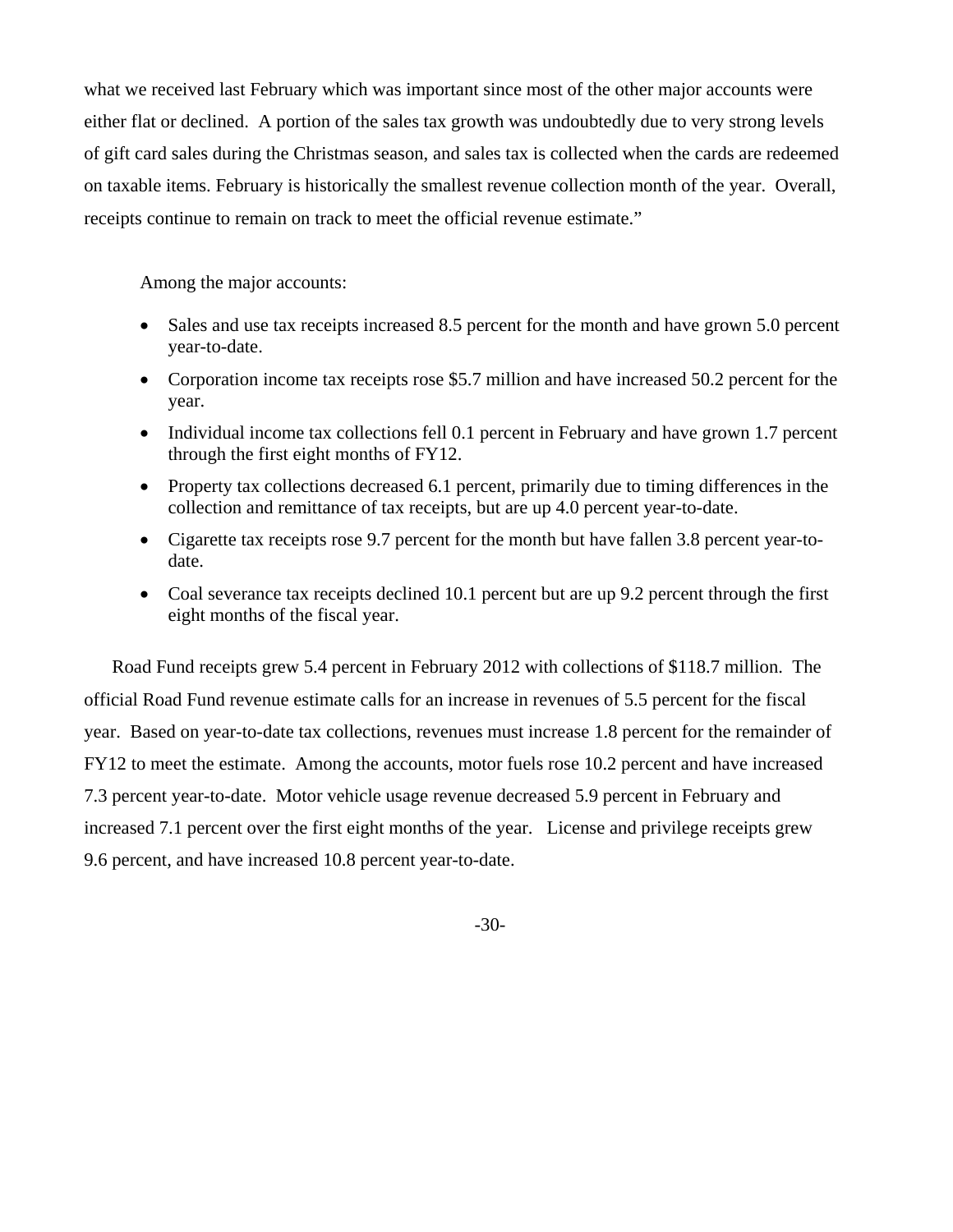## **KENTUCKY STATE GOVERNMENT REVENUE 1. GENERAL FUND REVENUE**

| Volume 51                              |                |                 |            |                              |                 |          |
|----------------------------------------|----------------|-----------------|------------|------------------------------|-----------------|----------|
| Number 8                               |                | <b>FEBRUARY</b> |            | <b>JULY THROUGH FEBRUARY</b> |                 |          |
|                                        | 2012           | <u> 2011</u>    | % Change   | FY 2012                      | FY 2011         | % Change |
| <b>TOTAL GENERAL FUND</b>              | \$574,137,318  | \$552,949,512   | 3.8%       | \$5,868,684,174              | \$5,650,770,499 | 3.9%     |
| Tax Receipts                           | \$550,283,077  | \$527,603,107   | 4.3%       | \$5,667,443,857              | \$5,448,643,904 | 4.0%     |
| Sales and Gross Receipts               | \$257,561,920  | \$235,461,760   | 9.4%       | \$2,401,043,677              | \$2,303,889,300 | 4.2%     |
| <b>Beer Consumption</b>                | 391,969        | 376,051         | 4.2%       | 3,962,353                    | 4,100,232       | $-3.4%$  |
| <b>Beer Wholesale</b>                  | 3,213,656      | 3,114,477       | 3.2%       | 35,480,179                   | 35,320,565      | 0.5%     |
| Cigarette                              | 19,564,244     | 17,834,758      | 9.7%       | 164,635,708                  | 171,145,295     | $-3.8%$  |
| <b>Distilled Spirits Case Sales</b>    | 6,954          | 6,029           | 15.4%      | 79,209                       | (268, 797)      |          |
| <b>Distilled Spirits Consumption</b>   | 680,085        | 597,593         | 13.8%      | 7,678,807                    | 7,421,942       | 3.5%     |
| Distilled Spirits Wholesale            | 1,724,947      | 1,449,739       | 19.0%      | 19,993,500                   | 19,085,609      | 4.8%     |
| <b>Insurance Premium</b>               | 30,656,911     | 26,142,939      | 17.3%      | 71,284,111                   | 66,597,673      | 7.0%     |
| Pari-Mutuel                            | 116,214        | 95,735          | 21.4%      | 1,562,308                    | 2,780,861       | $-43.8%$ |
| Race Track Admission                   | $\Omega$       | $\mathbf 0$     | ---        | 156,430                      | 146,651         | 6.7%     |
| Sales and Use                          | 193,307,034    | 178,085,431     | 8.5%       | 2,026,554,895                | 1,930,289,416   | 5.0%     |
| Wine Consumption                       | 177,276        | 163,827         | 8.2%       | 1,852,374                    | 1,744,201       | 6.2%     |
| Wine Wholesale                         | 845,114        | 827,919         | 2.1%       | 9,635,675                    | 9,407,455       | 2.4%     |
| <b>Telecommunications Tax</b>          | 5,158,858      | 5,170,939       | $-0.2%$    | 43,705,697                   | 41,738,615      | 4.7%     |
| <b>Other Tobacco Products</b>          | 1,710,773      | 1,597,407       | 7.1%       | 14,442,171                   | 14,301,016      | 1.0%     |
| Floor Stock Tax                        | 7,884          | (1,084)         | ---        | 20,260                       | 78,566          | $-74.2%$ |
| License and Privilege                  | \$42,618,023   | \$44,292,490    | $-3.8%$    | \$359,508,338                | \$357,215,241   | 0.6%     |
| Alc. Bev. License Suspension           | 20,825         | 36.115          | -42.3%     | 176,025                      | 268,470         | -34.4%   |
| Coal Severance                         | 23,868,877     | 26,547,637      | $-10.1%$   | 209,836,655                  | 192,073,863     | 9.2%     |
| <b>Corporation License</b>             | (142, 299)     | 316,983         | ---        | 129,145                      | 9.675.820       | $-98.7%$ |
| <b>Corporation Organization</b>        | 1,980          | 0               | $---$      | 33,289                       | 50,475          | $-34.0%$ |
| <b>Occupational Licenses</b>           | 15,295         | 8,397           | 82.2%      | 62,073                       | 80,926          | $-23.3%$ |
| Oil Production                         | 2,336,722      | 654,495         | 257.0%     | 7,707,270                    | 5,033,454       | 53.1%    |
| Race Track License                     | 0              | 4,725           | $-100.0%$  | 202,875                      | 213,475         | $-5.0%$  |
| Bank Franchise Tax                     | 7,523,650      | 5,288,430       | 42.3%      | 10,357,701                   | 8,473,515       | $---$    |
| <b>Driver License Fees</b>             | 51,946         | 46,386          | 12.0%      | 400,520                      | 401,835         | $-0.3%$  |
| <b>Minerals Severance</b>              | 733,818        | 673,360         | 9.0%       | 10,830,862                   | 9,383,424       | 15.4%    |
| <b>Natural Gas Severance</b>           | 596,371        | 1,887,480       | $-68.4%$   | 16,466,685                   | 15,799,901      | 4.2%     |
| <b>Limited Liability Entity</b>        | 7,610,837      | 8,828,482       | $-13.8%$   | 103,305,238                  | 115,760,083     | $-10.8%$ |
| Income                                 | \$218,543,924  | \$213,178,640   | 2.5%       | \$2,400,788,359              | \$2,298,314,754 | 4.5%     |
| Corporation                            | 3,384,495      | (2, 294, 690)   | ---        | 198,955,057                  | 132,447,797     | 50.2%    |
| Individual                             | 215, 159, 429  | 215,473,330     | $-0.1%$    | 2,201,833,302                | 2,165,866,957   | 1.7%     |
| Property                               | \$26,017,077   | \$27,699,389    | $-6.1%$    | \$457,903,043                | \$440,199,107   | 4.0%     |
| <b>Building &amp; Loan Association</b> | $\overline{0}$ | 7,971           | $-100.0\%$ | (46, 134)                    | (45, 209)       |          |
| General - Real                         | 9,469,717      | 10,004,595      | $-5.3%$    | 241,193,523                  | 236,176,806     | 2.1%     |
| General - Tangible                     | 11,751,591     | 11,918,685      | $-1.4%$    | 159,226,707                  | 147,493,346     | 8.0%     |
| <b>Omitted &amp; Delinquent</b>        | 2,481,373      | 3,264,903       | $-24.0%$   | 13,020,856                   | 21,783,403      | $-40.2%$ |
| <b>Public Service</b>                  | 2,057,260      | 2,230,618       | $-7.8%$    | 43,460,828                   | 33,747,760      | 28.8%    |
| Other                                  | 257,136        | 272,618         | $-5.7%$    | 1,047,263                    | 1,043,002       | 0.4%     |
| Inheritance                            | \$2,696,856    | \$4,118,335     | $-34.5%$   | \$25,856,493                 | \$27,207,709    | -5.0%    |
| Miscellaneous                          | \$2,845,277    | \$2,852,494     | $-0.3%$    | \$22,343,947                 | \$21,817,794    | 2.4%     |
| <b>Legal Process</b>                   | 1,682,975      | 1,713,617       | $-1.8%$    | 12,992,854                   | 13,299,109      | $-2.3%$  |
| T. V. A. In Lieu Payments              | 1,134,988      | 1,134,733       | 0.0%       | 9,302,161                    | 8,453,091       | 10.0%    |
| Other                                  | 27,314         | 4,144           | 559.1%     | 48,931                       | 65,593          | $-25.4%$ |
| <b>Nontax Receipts</b>                 | \$23,102,060   | \$24,047,900    | $-3.9%$    | \$199,181,563                | \$198,791,105   | 0.2%     |
| <b>Departmental Fees</b>               | 2,938,454      | 2,601,421       | 13.0%      | 15,392,372                   | 16,705,200      | $-7.9%$  |
| <b>PSC Assessment Fee</b>              | 55             | (210, 298)      |            | 5,437,974                    | 8,706,036       | $-37.5%$ |
| <b>Fines &amp; Forfeitures</b>         | 2,018,464      | 2,028,502       | $-0.5%$    | 16,391,179                   | 17,045,719      | $-3.8%$  |
| Interest on Investments                | 41,705         | 50,943          | $-18.1%$   | 520,131                      | 448,241         | 16.0%    |
| Lottery                                | 18,000,000     | 17,500,000      | 2.9%       | 137,000,000                  | 129,500,000     | 5.8%     |
| Sale of NO <sub>x</sub> Credits        | 7,500          | 0               | ---        | 20,000                       | 22,513          | $-11.2%$ |
| Miscellaneous                          | 95,882         | 2,077,333       | $-95.4%$   | 24,419,907                   | 26,363,395      | -7.4%    |
|                                        |                |                 |            |                              |                 |          |
| <b>Redeposit of State Funds</b>        | \$752,182      | \$1,298,505     | $-42.1%$   | \$2,058,753                  | \$3,335,491     | $-38.3%$ |